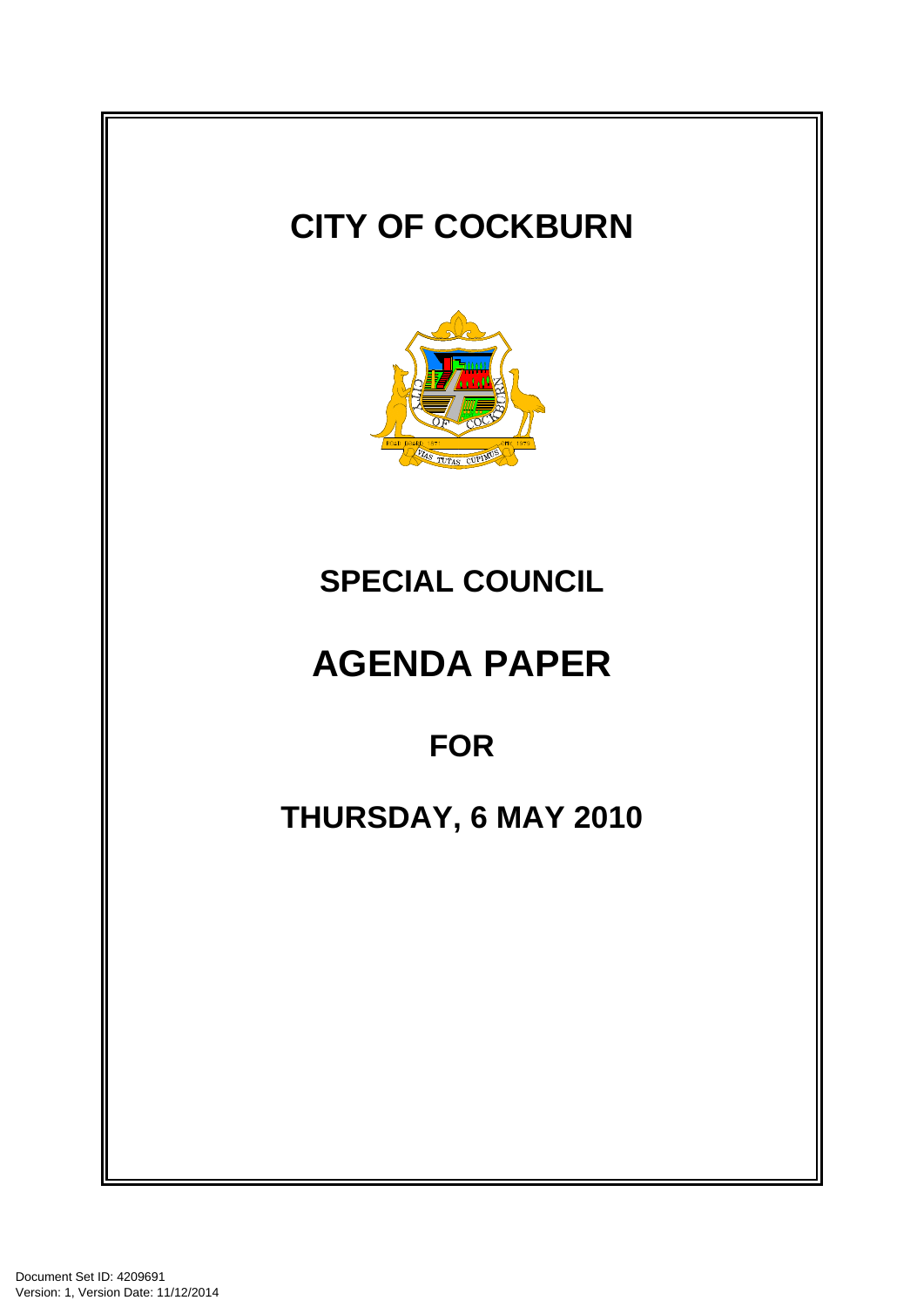# **CITY OF COCKBURN**

## **SUMMARY OF AGENDA TO BE PRESENTED TO THE SPECIAL COUNCIL MEETING TO BE HELD ON THURSDAY, 6 MAY 2010 AT 6:00 PM**

# **Page**

÷

| 1.             |                                                                                                                     |                                                                                                              |  |  |
|----------------|---------------------------------------------------------------------------------------------------------------------|--------------------------------------------------------------------------------------------------------------|--|--|
| 2.             | APPOINTMENT OF PRESIDING MEMBER (IF REQUIRED)1                                                                      |                                                                                                              |  |  |
| 3.             | DISCLAIMER (TO BE READ ALOUD BY PRESIDING MEMBER)1                                                                  |                                                                                                              |  |  |
| $\mathbf{4}$ . | ACKNOWLEDGEMENT OF RECEIPT OF WRITTEN DECLARATIONS OF<br>FINANCIAL INTERESTS AND CONFLICT OF INTEREST (BY PRESIDING |                                                                                                              |  |  |
| 5 <sub>1</sub> |                                                                                                                     |                                                                                                              |  |  |
| 6.             |                                                                                                                     |                                                                                                              |  |  |
| 7 <sub>1</sub> | DECLARATION BY COUNCILLORS WHO HAVE NOT GIVEN DUE<br>CONSIDERATION TO MATTERS CONTAINED IN THE BUSINESS1            |                                                                                                              |  |  |
| 8              |                                                                                                                     |                                                                                                              |  |  |
| 9.             |                                                                                                                     |                                                                                                              |  |  |
|                | 9.1                                                                                                                 | (SCM06/05/2010) - TENDER NO. RFT44/2009 - SECURITY<br>SERVICES (MOBILE PATROLS ETC.) (RFT 44/2009) (D GREEN) |  |  |
| 10.            |                                                                                                                     | (SCM06/05/2010) - RESOLUTION OF COMPLIANCE (SECTION 3.18(3),                                                 |  |  |
| 11.            |                                                                                                                     |                                                                                                              |  |  |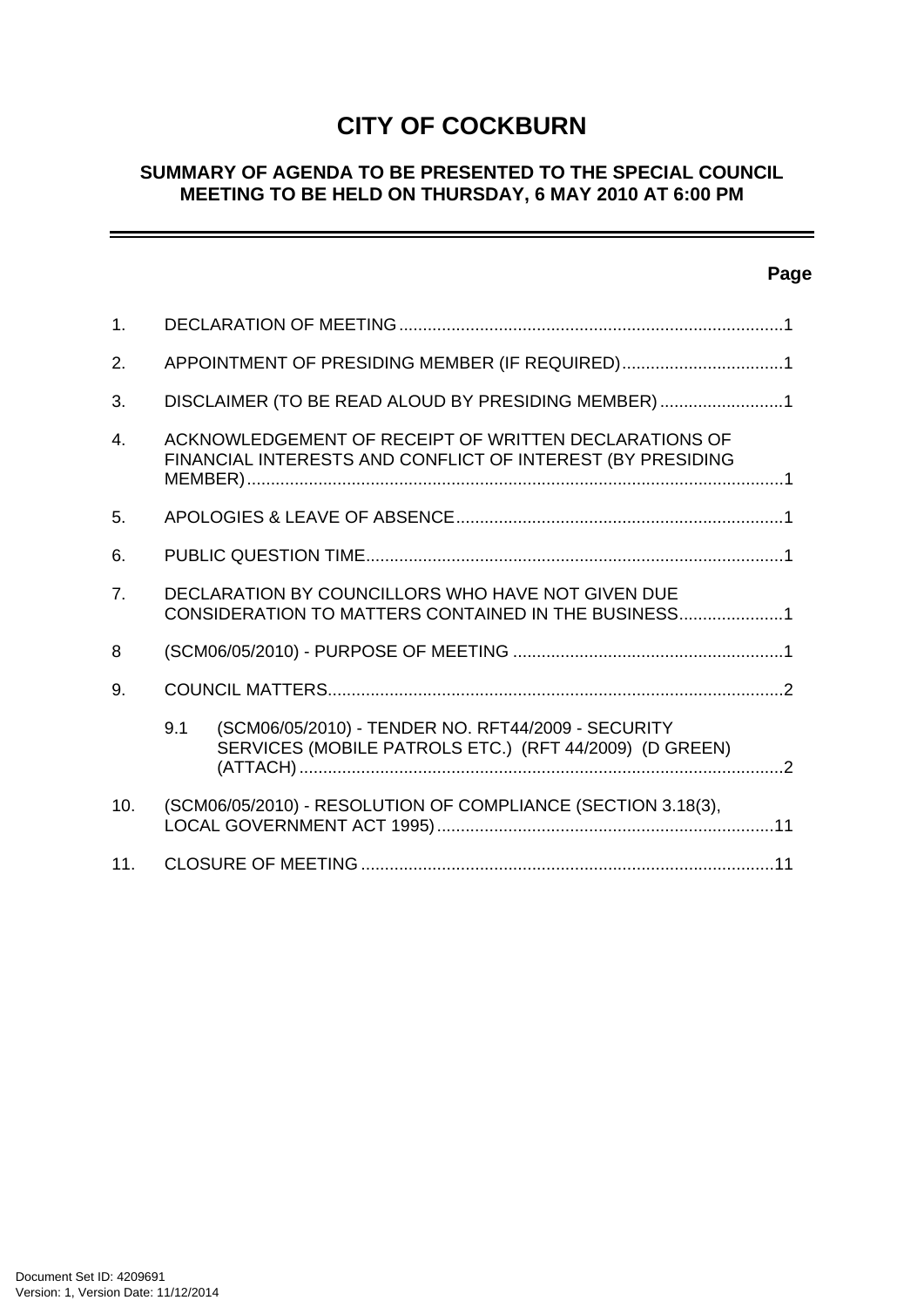# **CITY OF COCKBURN**

# <span id="page-2-0"></span>**AGENDA TO BE PRESENTED TO THE SPECIAL COUNCIL MEETING TO BE HELD ON THURSDAY, 6 MAY 2010 AT 6:00 PM**

## **1. DECLARATION OF MEETING**

## **2. APPOINTMENT OF PRESIDING MEMBER (If required)**

#### **3. DISCLAIMER (To be read aloud by Presiding Member)**

Members of the public, who attend Council Meetings, should not act immediately on anything they hear at the Meetings, without first seeking clarification of Council's position. Persons are advised to wait for written advice from the Council prior to taking action on any matter that they may have before Council.

- **4. ACKNOWLEDGEMENT OF RECEIPT OF WRITTEN DECLARATIONS OF FINANCIAL INTERESTS AND CONFLICT OF INTEREST (by Presiding Member)**
- **5. APOLOGIES & LEAVE OF ABSENCE**
- **6. PUBLIC QUESTION TIME**

## **7. DECLARATION BY COUNCILLORS WHO HAVE NOT GIVEN DUE CONSIDERATION TO MATTERS CONTAINED IN THE BUSINESS**

#### **8 (SCM06/05/2010) - PURPOSE OF MEETING**

The purpose of the meeting is to consider Tender No. RFT44/2009 – Security Services (Mobile Patrols, etc).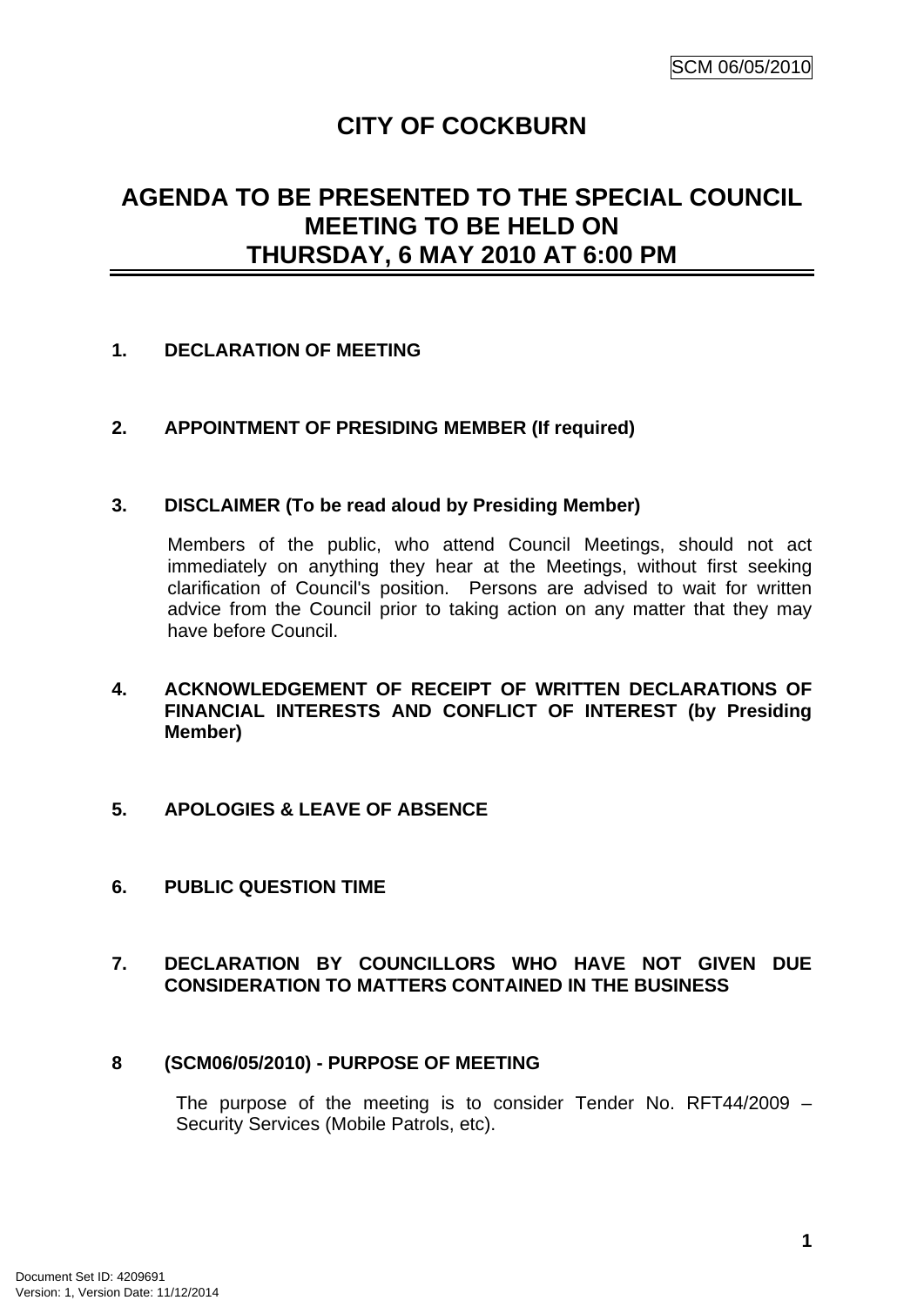### <span id="page-3-0"></span>**9. COUNCIL MATTERS**

## **9.1 (SCM06/05/2010) - TENDER NO. RFT44/2009 - SECURITY SERVICES (MOBILE PATROLS ETC.) (RFT 44/2009) (D GREEN) (ATTACH)**

**RECOMMENDATION** That Council:

- (1) accepts the tender submitted by Wilson Security for Tender No. RFT 44/2009 – Security Services - for the provided contract value of \$1,462,713.51 (GST exclusive) and the rates for additional services, as contained in the Schedule of Rates (GST exclusive);
- (2) provide funds of up to \$30,000 for the immediate establishment and fit out of office space and base for the service, located adjacent to the current Ranger services accommodation at the Council Operations Centre;
- (3) provide funds of up to \$10,000 in the 2009/10 Municipal Budget to provide for the employment of a Contract Supervisor / Service Support Officer to assist in the initial establishment and administration and the ongoing monitoring of the service;
- (4) provide funds of up to \$50,000 in the 2009/10 Municipal Budget to enable an adequate promotion campaign to be effected prior to the commencement of the Service and
- (5) draw funds required for the implementation of (2) to (4) above from the Community Surveillance Levy Reserve Fund.

# **TO BE CARRIED BY AN ABSOLUTE MAJORITY OF COUNCIL**

# **COUNCIL DECISION**

#### **Background**

Council at its meeting of 10 September 2009 resolved as follows:

*(1) advises the City of Melville that it intends to withdraw from the current Community Safety Service (CSS) partnership arrangement upon the expiry of the current term on 30 June 2010;* 

**2**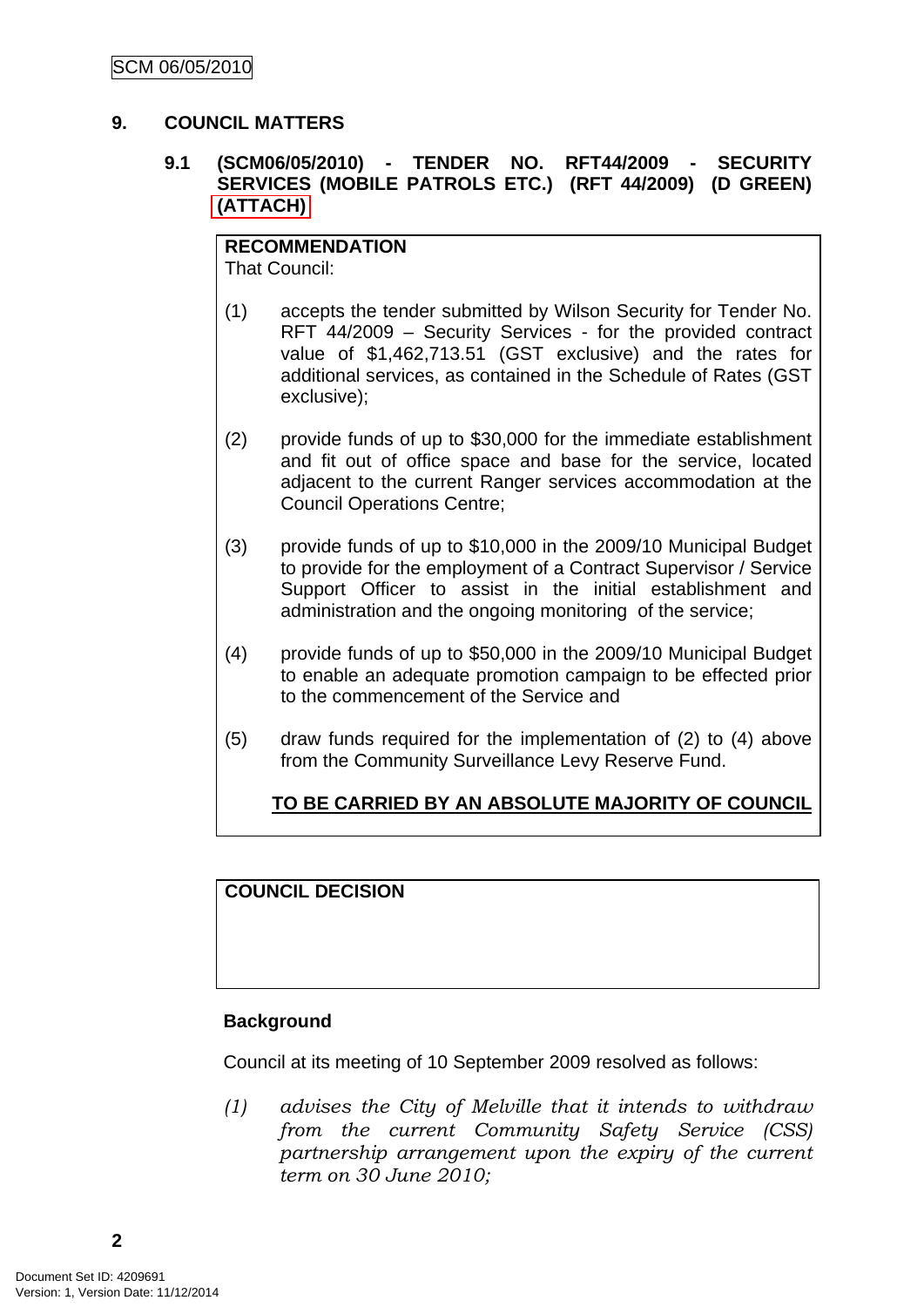- *(2) calls tenders for the provision of a similar security patrol service to be contract managed internally by the City of Cockburn;*
- *(3) requires a fully costed internal community security service, based on the expansion of Council's Ranger services to an 'around the clock' operation, to be provided as a comparison to the external provision of this function.*
- *(4) include in the service brief that options for the delivery of the service other than on a "24/7" basis will be considered; and*
- *(5) conduct a workshop of Elected Members following the October 2009 Council elections to ensure they are all fully conversant with the intent and purpose of the proposed service.*

In accordance with the Council decision tender documentation was prepared and advertised on 4 November 2009. Elected Members were provided with a briefing on the tender on 19 November 2009 and a copy of the presentation was also emailed to all Elected Members.

An alternative proposal for an expanded Ranger service was prepared by the Rangers and Community Safety Manager in lieu of a tendered security patrol service. This was prepared and evaluated completely independent of the external security tender. A copy of relevant content of the proposal is attached to the Agenda.

At the Ordinary Council Meeting held on 11 March 2010, Council deferred the item for the purpose of conducting a workshop with Elected Members, prior to the matter being represented to Council in April 2010.

A workshop was conducted with Elected Members on Saturday 27 March 2010, at which a number of issues were raised relevant to both the tendered proposals and the internal submission. Further information has since been consolidated and forwarded to Elected Members.

The matter was again deferred at the Council Meeting held on 8 April 2010, for the purposes of arranging a further briefing on the matter to Elected Members facilitated by an external consultant and to review the process undertaken so far.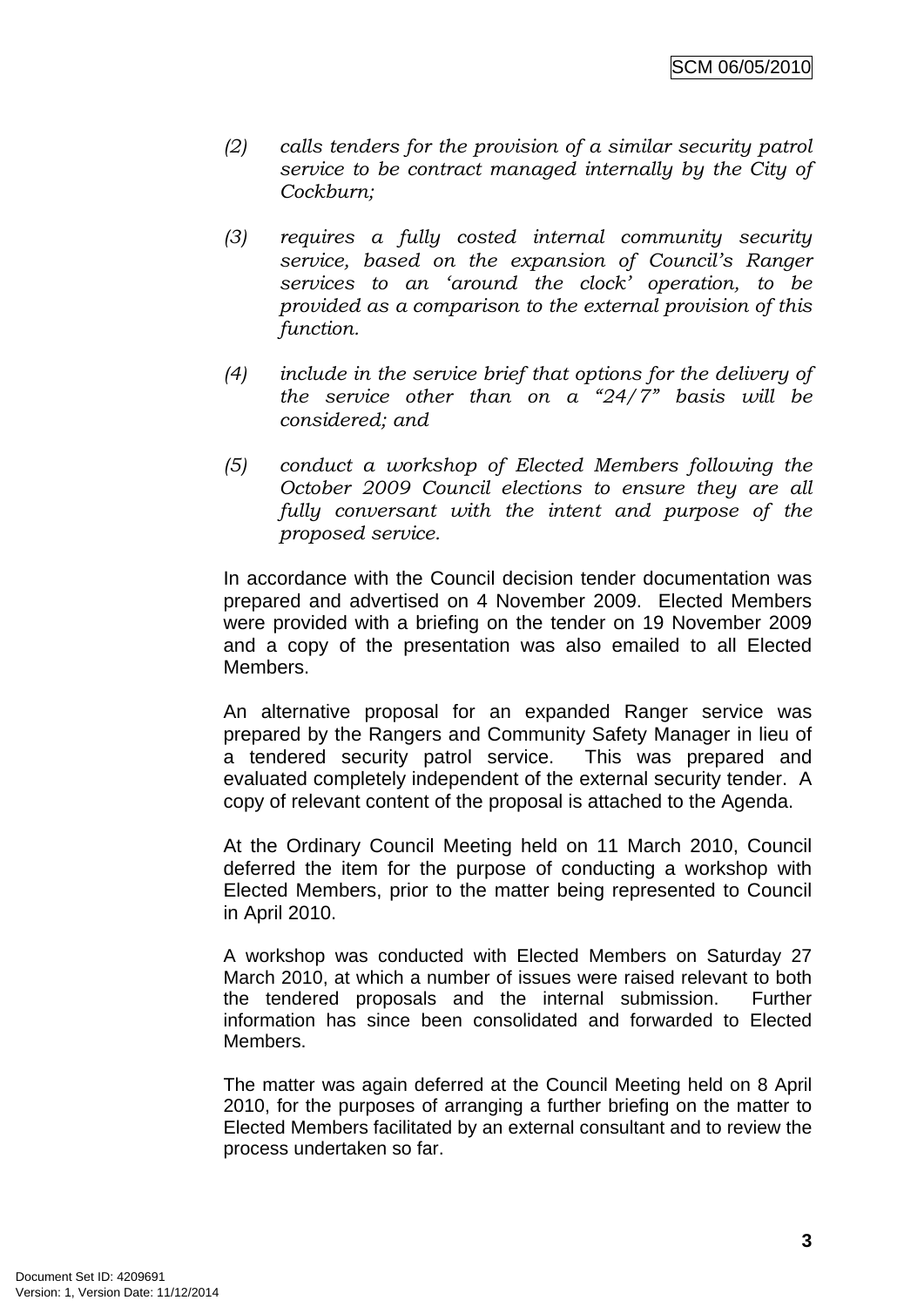Accordingly, a presentation was provided by the Executive Manager, Office of Crime Prevention, Mr Michael Coe, who has had extensive experience in the establishment and operation of security patrols in both the private sector and local government. Mr Coe's experience extends to the management of both in-house and out-sourced security patrols during his Local Government employment. A copy of the presentation has been included in the attachment.

#### **Submission**

The security services (Mobile Security Patrols etc) Request for Tender (RFT) 44/2009 closed on 19 November 2009. There were 8 tenders received.

- 1. Charter Group Security Pty Ltd
- 2. Wilson Security
- 3. Southern Cross Protection Pty Ltd
- 4. Australian Assets Protection Pty Ltd
- 5. Accord Security Pty Ltd
- 6. ANSS Australian Pty Ltd
- 7. Kencross Pty Ltd T/A TMS Services
- 8. MCW Corporation Pty Ltd T/A Perth Security Services

#### **Report**

Of the 8 tenders received 7 were deemed compliant. The tender submission from Australian National Security Service was deemed non compliant with regards to Price Schedule and Conditions of Tendering. Wilson Security deemed themselves non complaint as they have been advised by their own legal firm that they would be unable to comply with the indemnity clauses in the tender. The City's insurers have advised that the requirements related to Insurance Indemnity in the standard tender are not appropriate for the specific tender for the security service and hence the tender from Wilson Security can be accepted.

#### Compliancy Outcome

|   | <b>Tenderer's Name</b>                       | <b>Compliance Criteria</b><br><b>Overall Assessment</b> |
|---|----------------------------------------------|---------------------------------------------------------|
|   | <b>Charter Security</b>                      | Compliant                                               |
| 2 | <b>Wilson Security</b>                       | Compliant                                               |
| 3 | <b>Southern Cross Security</b>               | Compliant                                               |
|   | <b>Australian Asset Protection</b>           | Compliant                                               |
| 5 | <b>Accord Security</b>                       | Compliant                                               |
| 6 | <b>TMS Services</b>                          | Compliant                                               |
|   | <b>Perth Security</b>                        | Compliant                                               |
|   | <b>Australian National Security Services</b> | Non Compliant                                           |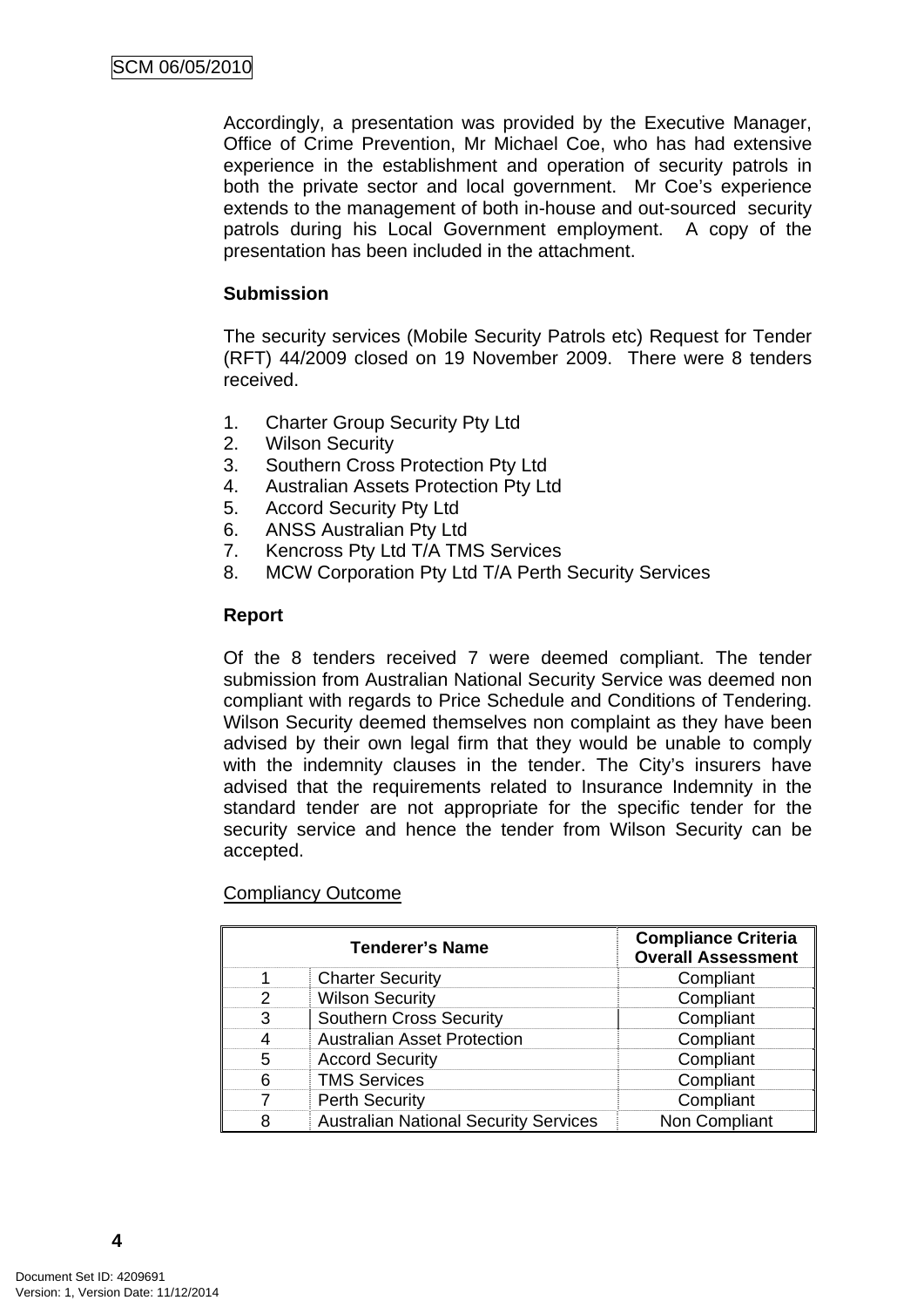| <b>Assessment Criteria</b>        |      |  |  |  |  |
|-----------------------------------|------|--|--|--|--|
| Price                             | 35%  |  |  |  |  |
| Demonstrated experience           | 20%  |  |  |  |  |
| Response times and Contactability | 15%  |  |  |  |  |
| <b>Tenders Personnel</b>          | 15%  |  |  |  |  |
| Tenders resources                 | 15%  |  |  |  |  |
| <b>TOTAL</b>                      | 1በበ% |  |  |  |  |

The services required include but are not limited to:

- Random and targeted mobile security patrols available on a twenty-four (24) hours a day 365 days a year basis.
- Community relations role on behalf of the Principal.
- Liaising with and reporting to Western Australia Police.
- Provision of a staffed Control Room; twenty-four (24) hours a day 365 days a year, with the ability to include CCTV monitoring at a future stage.
- Provision of an opening and closing (securing) service for specified facilities
- Provision of security escort services of the Principal's staff at nominated facilities or on an 'as requested' basis.

The 'Scope of Services' included in the Tender documentation, including the Key Performance Indicators (KPI's), is attached to the Agenda.

Tender submissions were evaluated by:

- 1. Robert Avard Manager Community Services.
- 2. Nelson Mauricio Manager, Management Accounting and Budgeting.
- 3. Philip Crabbe Facilities and Plant Manager.

| Scores:                               |                                                                         |                                                           |                       |  |  |  |  |
|---------------------------------------|-------------------------------------------------------------------------|-----------------------------------------------------------|-----------------------|--|--|--|--|
| <b>Tenderer's Name</b>                | <b>Non-Cost</b><br><b>Criteria</b><br><b>Assessment</b><br><b>Score</b> | <b>Cost Criteria</b><br><b>Assessment</b><br><b>Score</b> | Total<br><b>Score</b> |  |  |  |  |
| <b>Charter Security</b>               | 41.50%                                                                  | 22.95%                                                    | 64.45%                |  |  |  |  |
| <b>Wilson Security</b>                | 57.75%                                                                  | 30.36%                                                    | 88.11%                |  |  |  |  |
| <b>Southern Cross Security</b>        | 51.25%                                                                  | 25.55%                                                    | 76.8%                 |  |  |  |  |
| <b>Australian Asset</b><br>Protection | 50.75%                                                                  | 34.09%                                                    | 84.84%                |  |  |  |  |
| <b>Accord Security</b>                | 44.25%                                                                  | 33.31%                                                    | 77.56%                |  |  |  |  |
| <b>TMS Services</b>                   | 38.00%                                                                  | 32.27%                                                    | 70.27%                |  |  |  |  |
| <b>Perth Security Services</b>        | 53.75%                                                                  | 35%                                                       | 88.75%                |  |  |  |  |

Perth Security Service is a small firm with local government experience at the Cities of South Perth and Gosnells both of whom gave extremely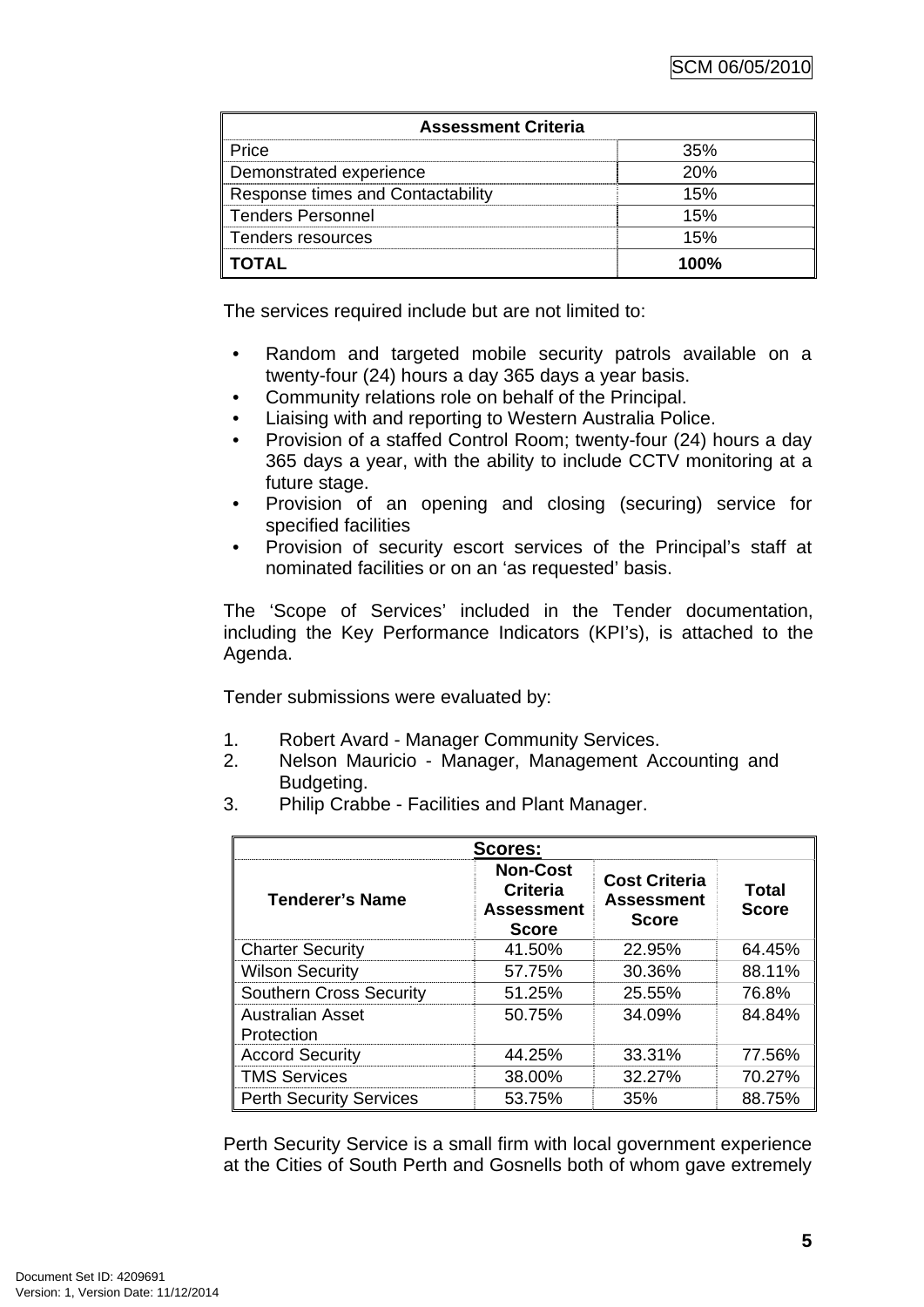positive feedback on their contract performance. Their price is very competitive and their industrial pay arrangements stable. Perth Security Service have committed to establishing a 24/7 control centre to meet the needs of the City and will have the allocated premises located at the City's Depot as the Cockburn operational base. The core team proposed for the City contract is experienced and appear competent.

However, as some Elected Members have registered a concern that the level of service previously recommended was going to reduce the presence of the patrols in the community from 1 July 2010, a review of the capacity of the top two assessed tenderers to deliver a similar level of service as is currently provided was undertaken.

Under this scenario, and given the limited timeframe available for providers to prepare for a 1 July 2010 commencement of patrols, the capability of Wilson Security would appear better placed to manage this outcome, when compared to the lesser resourced Perth Security Service.

Accordingly, it is considered that Wilson Security would offer a lower risk in capability and provide greater surety in the commencement of the level of service comparative to that currently supplied by the City of Melville (ie. 4 vehicles 24/7). Of course, this additional resource is provided at extra cost and amounts to \$175,000 per annum over that provided by Perth Security Service. However, given the original tender assessment was undertaken in November 2009, and anticipated a Council decision which would have allowed 3-4 months for the establishment process to be completed, it is considered prudent to recommend the higher priced option, on the basis that Wilson Security will be able to deliver the service in a more expeditious manner.

#### In-house submission

In accordance with Councils decision of September, 2009, a comprehensive submission was prepared by Council staff based on utilising an expanded Ranger service to deliver a similar model as that requested by the Tender.

An abridged copy of the submission has been provided to Elected Members under separate cover as a confidential attachment, together with comments from senior Council Financial staff on the validity of the document.

In summarising the submission, it provides a credible alternative to the outsourced tender model, in that it would provide Council with complete control over the resources allocated to the service, together with the inherent benefit of flexibility that in house resources can provide.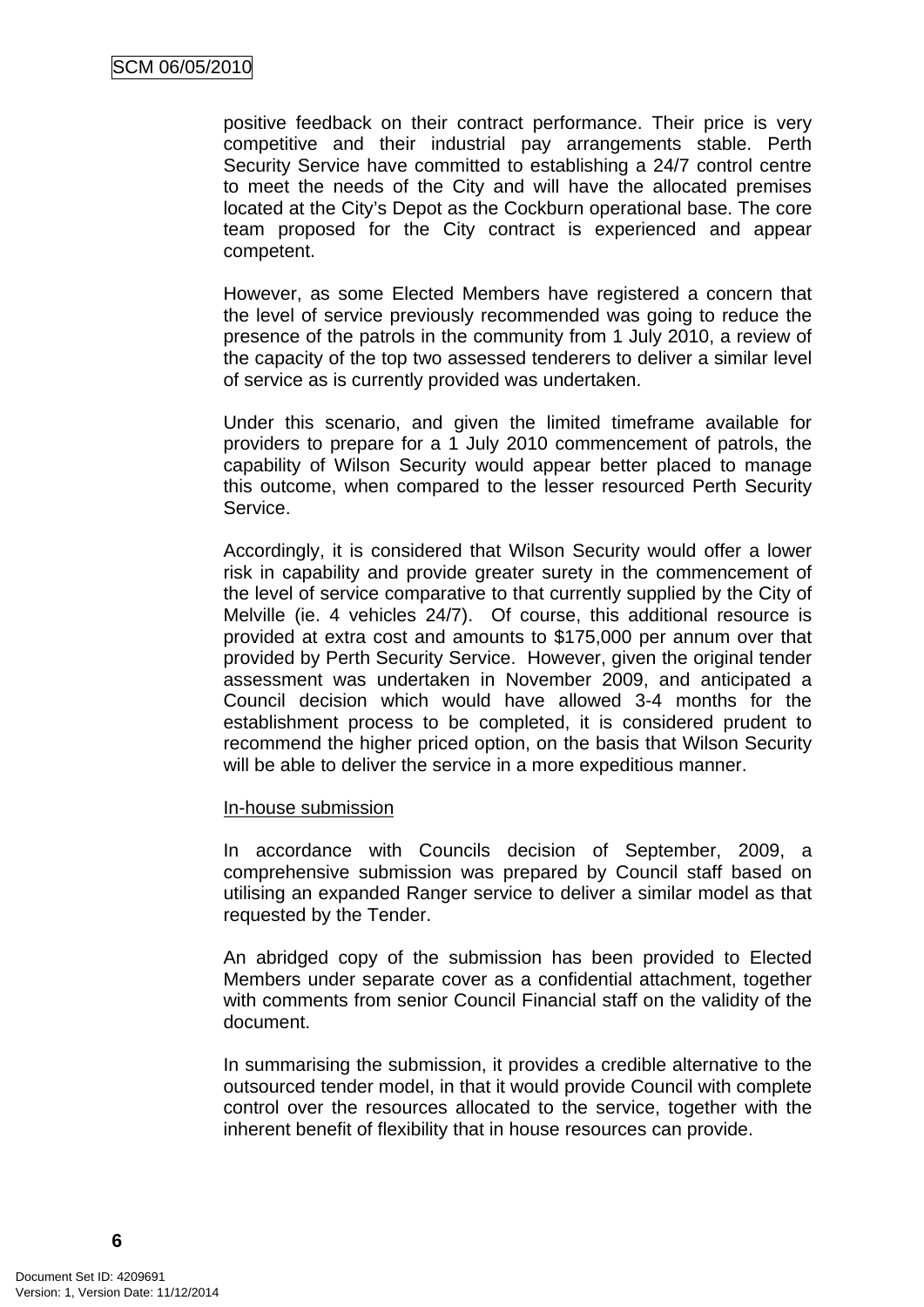However, with the initial establishment costs estimated to be around \$300,000 in excess of the preferred external Contractor for year 1 and between \$200,000 - \$250,000 per year thereafter, it is difficult to develop a case for choosing the in house submission, based on cost – benefit comparisons, ahead of the outsourced option.

## Service Levels – Options

## *[a] Reduced Service Option*

A primary consideration in recommending the outsource option is that the service can be tailored to suit any circumstances and additional resources can allocated / reduced/ re – deployed on an as needs basis to satisfy the requirements of the City. The preferred tenderer has provided an assurance that any reasonable request for the provision of additional resources would be effected within 6 hours of the requirement.

Given these circumstances, there is a compelling position for the original service standard to adopt a "minimum standard" approach, which provides for 24/7 coverage of the district by a minimum of 2 patrol vehicles for 3 days each week, 3 vehicles 2 days each week and 4 vehicles 2 days each week; the latter designed to cater for the traditional "peak" periods of weekend activity. This is the level of service which can be expected for the recommended tender price of \$950,000. Such an approach was previously recommended on the basis that there are extensive periods during the week when vehicles do little more than patrol the streets, without any specific task or objective being assigned. This is considered predominantly to be unproductive time for which the Council (and ultimately ratepayers) are paying unnecessarily.

It is intended that Council staff, in conjunction with the Patrol Officers, derive a more planned approach to the objectives of the service and target priority functions and allocate resources accordingly. This is obviously contingent upon the assurance that additional resources can be allocated from 1 July 2010. While this part of the service will necessarily require careful management and implementation, it is considered to be a more efficient method of resource utilisation, as an alternative to having non productive passive patrolling at periods of low activity.

# *[b] Full Service Option (Current Levels)*

Accordingly, it is proposed that the 4 patrol vehicle option be adopted, based on a three(3) zone structure, as contained in the attachment to the Agenda. This provides for general and targeted patrols in each of the zones, supplemented by a random roaming vehicle across the District to provide assistance and co-ordinate activities, as necessary.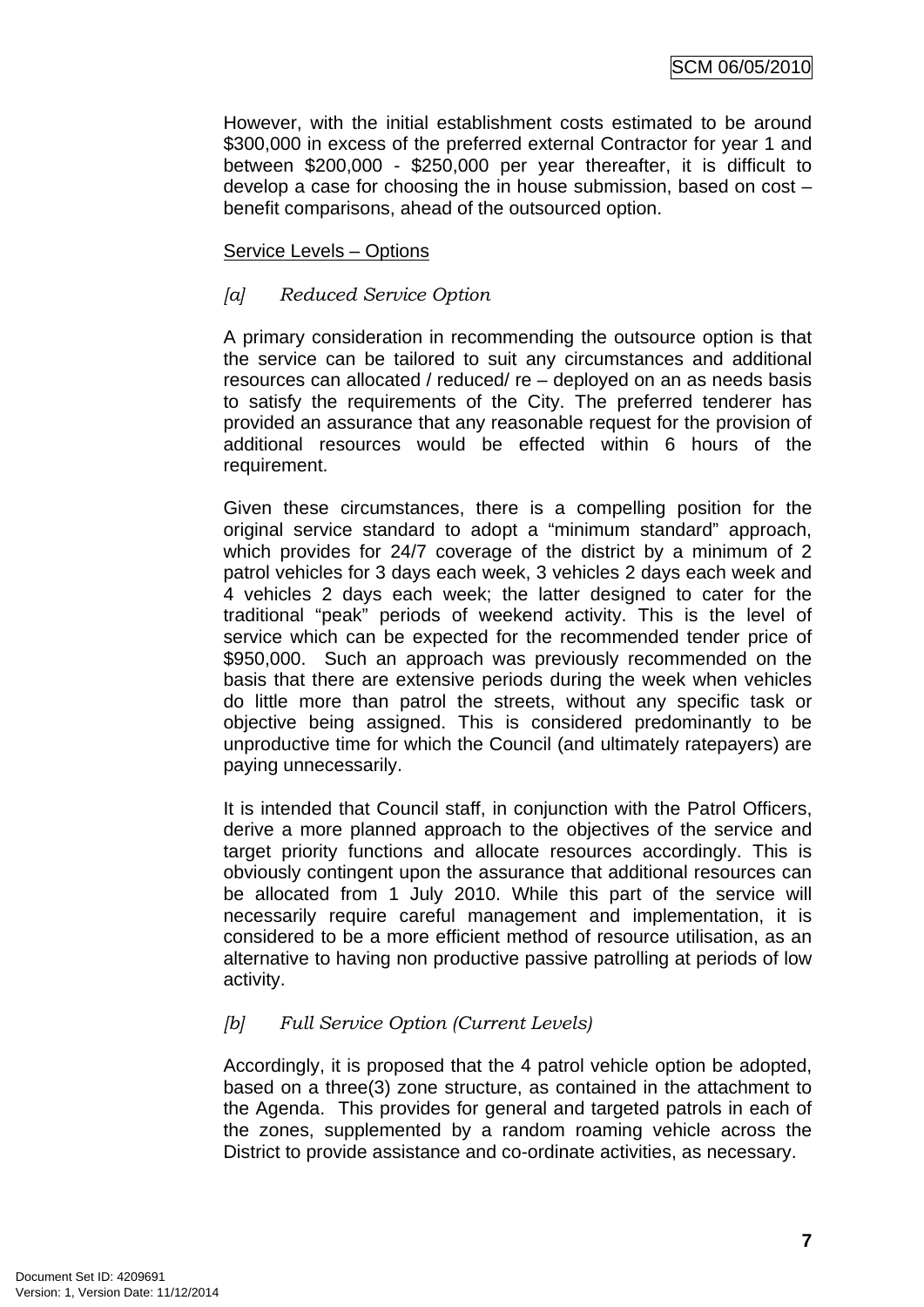This is the level of service available from the recommended tender at the cost of \$1,462,713.51.

Should this be the level of coverage required by Council, then it is considered that the cost differential with a full in house provided service would be more significant and therefore an in house submission for comparative purposes has not been specifically calculated. Indicatively, it is estimated to cost in the vicinity of \$1.95M to establish initially and around \$1.9M ongoing to operate. In addition, a minimum of 3-4 months would be required to recruit and train in-house staff and establish the necessary infrastructure and equipment to support an in-house model.

#### Summary

Consequently, it is recommended that the outsourced option as tendered, with the capacity to call out additional service at short notice as necessary, be selected as the preferred methodology.

While there are valid reasons in considering the cost savings apparent in the recommended outsourced Tender model, it must also be recognised that delivery standards can sometimes be compromised where the service is ultimately controlled by another party. For this reason it is considered imperative that some in house resource be provided to the service in a support role to assist in the establishment and to ultimately monitor the ongoing standard and overall performance of the Contractor.

This methodology is apparent in many Council awarded construction contracts where Council staff work closely with builders to ensure the ultimate outcome of the project is consistent with initial expectations.

In this case, there are not the spare resources available in house to provide the necessary up front and ongoing support and supervision to ensure a high level of quality control is provided to monitor that the objectives of the service are being met on an ongoing basis.

It is proposed that a Contract Supervisor / Service Support Officer be employed as soon as possible to assist in the establishment and ongoing supervision of the Contract and its overall performance.

It is proposed that the advance expenditure required for both this and the establishment of a base facility for the service to be located at the Operations Centre (being the transportable building previously used at Coolbellup Library) be drawn from the Community Surveillance Levy Reserve Fund and funded as a cost against the Security Levy. In addition, a comprehensive advertising and marketing campaign will be required to be undertaken in advance of the launch of the service on 1 July, 2010.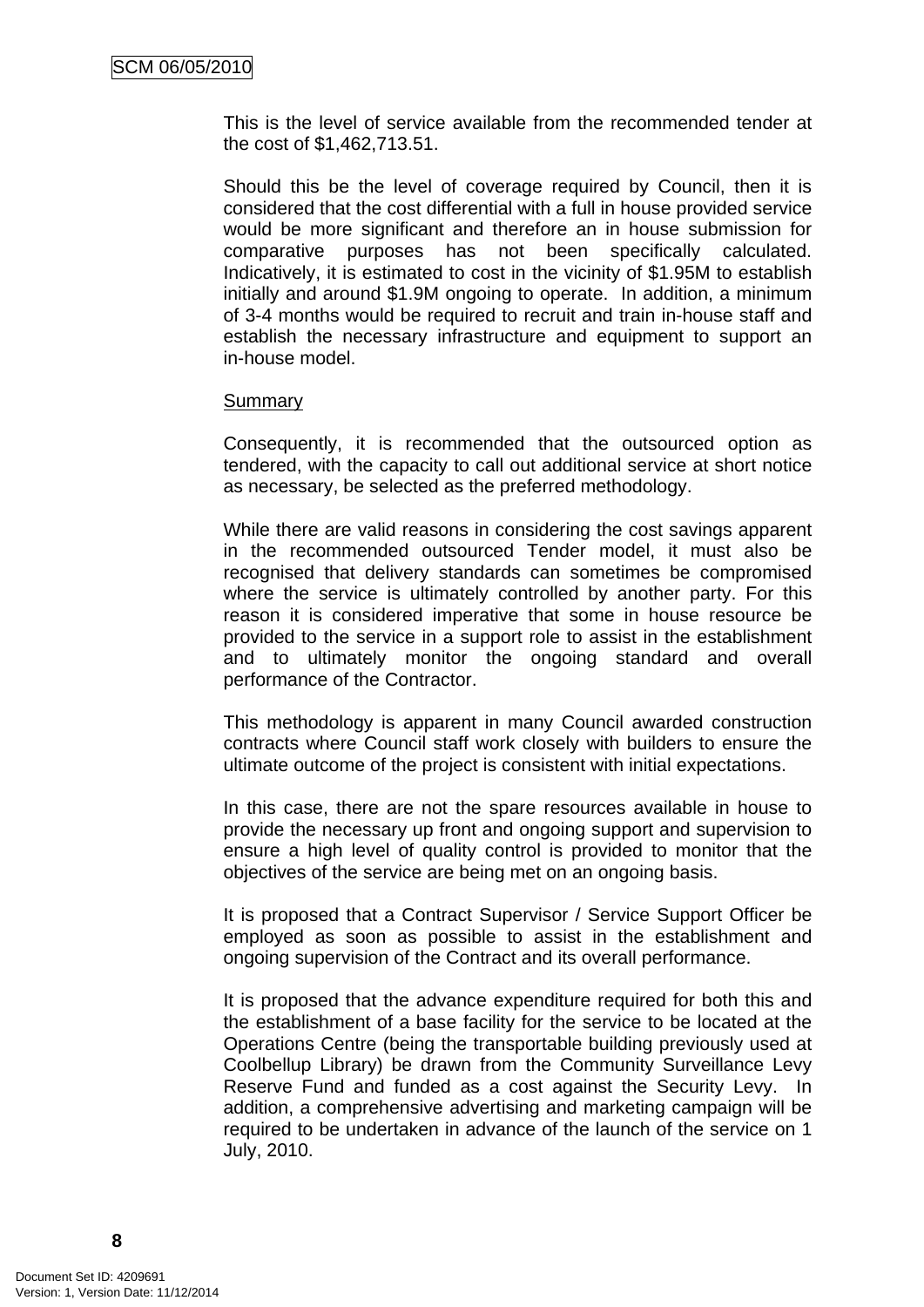The greater proportion of this expenditure will be required for the physical establishment, provision of utilities and fit out of a basic depot for the Patrol Officers, which also provides available space for the Contract Supervisor/ Service Support Officer to work from.

This will be offset to some extent in future by not having to employ a full time Clerical Support Officer for the Rangers / Community Safety Unit, which was proposed in the current (2008-2018) Plan for the District (New Staff Plan) for 2010/11, as part of the duties proposed for that position would have been to provide administrative support to the Security service, in whatever form it was to take in future.

#### **Strategic Plan/Policy Implications**

#### **Lifestyle and Aspiration Achievement**

• To deliver our services and to manage resources in a way that is cost effective without compromising quality.

#### **Governance Excellence**

- To conduct Council business in open public forums and to manage Council affairs by employing publicly accountable practices.
- To provide effective monitoring and regulatory services that administer relevant legislation and local laws in a fair and impartial way.

#### **Budget/Financial Implications**

In the 2008/09 financial year there was a total of \$2,050,075 spent on the security patrol service with an allocation of \$2,000,000 for 2009/10.

Should Council proceed with the current level of service which is 4 cars on the road 24 hours per day 7 days per week the cost of the service will be in the vicinity \$1,500,000.

A 24 hours per day 7 days a week service that has a minimum of 2 cars on the road at any one time and peaked at 4 cars on Friday and Saturday nights would cost in the vicinity of \$900,000.

The current security levy of \$50 per property may be reduced depending upon the decision of Council on the level and nature of the service required.

Besides the direct tender costs there will also need to be factored into the budget allocated internal costs which will be approximately \$90,000.

A service centre for the security staff to utilise is proposed to be established at the Council Operations Depot and accommodated in the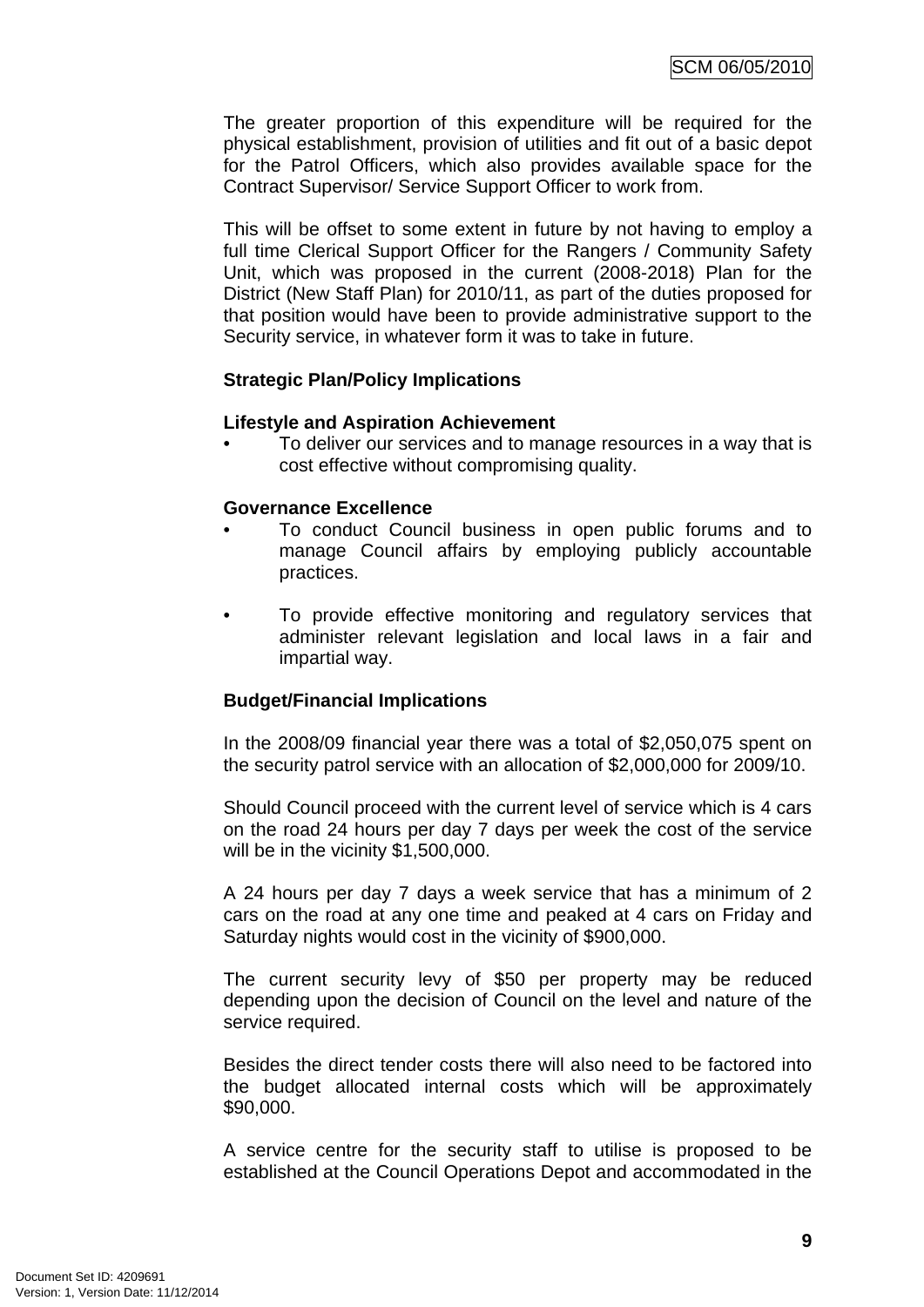demountable building recovered from the Coolbellup Library redevelopment. The provision of services, furnishing and fit out costs are estimated to be in the order of \$35,000.

It is also proposed to incorporate a Contract Supervisor role for the initial 2 year term of the contract, to ensure consistent management and monitoring of all aspects of the service to the City's satisfaction at an estimated annual cost of \$75,000.

An extensive advertising and promotion campaign is anticipated in advance of the 1 July, 2010, establishment date at an estimated cost of \$50,000.

Costs for the initial establishment and staff requirements can be provided from the Community Surveillance Levy Reserve Fund.

#### **Legal Implications**

Section 3.57 of the Local Government Act 1995 and Part 4 of the Local Government (Functions and General) Regulations 1996 refers.

#### **Community Consultation**

The tender appeared in the West Australian Newspaper on 4 November 2009 and attracted eight (8) responses by the closing date of 19 November 2009.

#### **Attachment(s)**

- 1. Extract from proposal for expanded Rangers service (provided under separate confidential cover).
- 2. Comments City of Cockburn financial services staff (provided under separate confidential cover).
- 3. Compliance Criteria Checklist (provided under separate confidential cover).
- 4. Tender Evaluation Sheet (provided under separate confidential cover).
- 5. Tendered Prices (provided under separate confidential cover).
- 6. Extract from presentation by Mr M Coe, Office of Crime Prevention.
- 7. Scope of Services and Key Performance Indicators required by Council.
- 8. Proposed zones for patrol service (indicative only).

#### **Advice to Proponent(s)/Submissioners**

Those who lodged a tender on the proposal have been advised that this matter is to be considered at 6 May 2010 Special Council Meeting.